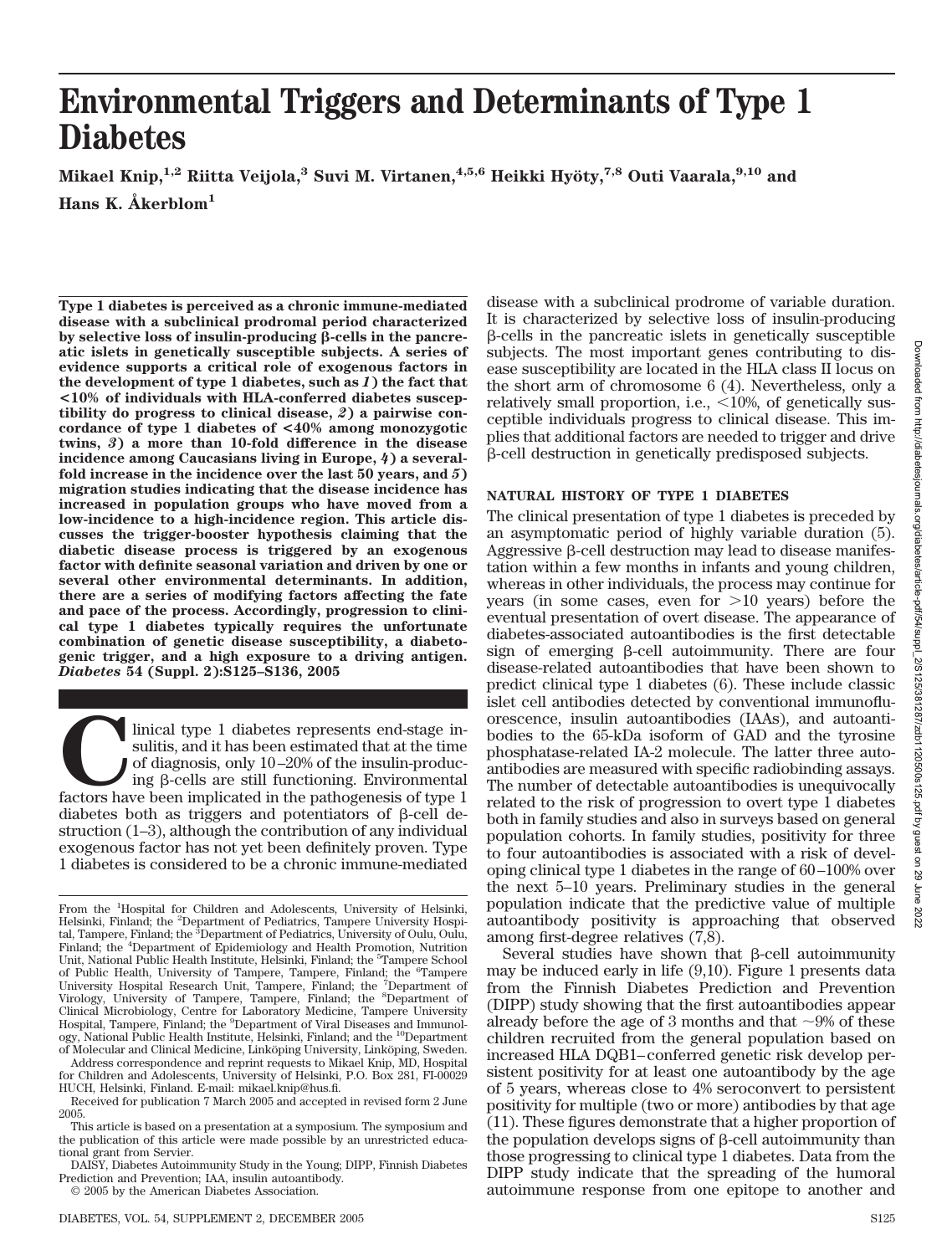

FIG. 1. The appearance of  $\beta$ -cell autoimmunity, defined based on **autoantibody positivity in at least one sample (***A***) or positivity in two or more sequential samples (***B***) over the first 5 years of life in 1,006 children with increased HLA DQB1 conferred susceptibility to type 1 diabetes identified from the general population (the Finnish DIPP study, modified from Kukko et al. [11]). Proportion of children positive for at least one autoantibody (ab) specificity and of those positive for at least two autoantibodies (abs) out of four analyzed (islet cell antibodies, insulin autoantibodies, and autoantibodies to the 65-kDa isoform of GAD and the tyrosine phosphatase-related IA-2 antigen) is shown.**

from one antibody to another occurs in a relatively short window of time (5,12). If such a spreading does not take place within a year after the appearance of the first autoantibodies, it rarely occurs later. These and other observations imply that positivity for a single autoantibody specificity represents in most cases harmless nonprogressive  $\beta$ -cell autoimmunity, whereas the presence of two or more autoantibodies reflects a progressive process that only rarely reverts (13). Accordingly, positivity for multiple autoantibodies can be used as a surrogate marker of clinical type 1 diabetes in prospective studies (in young children in particular), since the overwhelming majority of young children with multiple autoantibodies will eventually present with overt diabetes (14). The use of meaningful surrogate markers shortens the time needed for prospective studies on the pathogenesis of type 1 diabetes and for primary intervention studies aimed at preventing genetically susceptible individuals from progressing to multiple autoantibody positivity. The new insights into the natural history of type 1 diabetes have accordingly opened up new possibilities and strategies for assessing the role of environmental factors in the development of diabetes.

# **ARGUMENTS IN FAVOR OF ENVIRONMENTAL FACTORS IN THE DEVELOPMENT OF TYPE 1 DIABETES**

Several lines of evidence support a critical role of exogenous factors in the pathogenesis of type 1 diabetes. Studies in monozygotic twins indicate that only 13–33% are pairwise concordant for type 1 diabetes (15,16), suggesting that there is either acquired postconceptional genetic discordance or differential exposure to the putative environmental factor(s). The geographic variation in the incidence of type 1 diabetes in children is conspicuous even among Caucasians, with the lowest annual rate in Europe reported from Macedonia amounting to 3.2/100,000 children under the age of 15 years (17) and the highest rate observed in Finland reaching 54 in 2003 (A. Reunanen, personal communication). This more than 15-fold difference in incidence can hardly be explained by genetic factors. A substantial increase in the incidence of type 1 diabetes among children has been documented over the last decades, particularly in Europe—for example, in Finland, the incidence has increased 4.5-fold from the early 1950s (18). Such an increase cannot be the consequence only of enhanced genetic disease susceptibility in the population but must mostly be due to changes in lifestyle and environment. Migrant studies have been used little in epidemiological surveys of type 1 diabetes. However, available data indicate that the incidence of type 1 diabetes has increased in population groups who have moved from a low-incidence region to a high-incidence area, emphasizing the influence of environmental conditions (2). Accumulating evidence suggests that the proportion of subjects with high-risk HLA genotypes has decreased over the last decades among patients with newly diagnosed type 1 diabetes, whereas the proportion of people with low-risk or even protective HLA genotypes has increased (19,20). These data are compatible with an increased environmental pressure resulting in progression to clinical diabetes with less genetic susceptibility.

## **A PATHOGENETIC MODEL OF TYPE 1 DIABETES**

A series of observations suggest that  $\beta$ -cell autoimmunity may be triggered by an environmental culprit at any age, although a majority of the processes appear to start early in childhood (21). Figure 2 presents a pathogenetic model of type 1 diabetes according to which the genetic disease susceptibility allows the initiation of a  $\beta$ -cell–destructive process resulting in the presentation of clinical type 1 diabetes in some individuals. However, initiation of the process does not necessarily lead to progression of clinical disease. According to our hypothesis, there is a need for a driving exogenous antigen playing the same role as gluten in celiac disease. As a matter of fact, there are striking similarities between type 1 diabetes and celiac disease from a pathogenetic point of view (22, Table 1). Both diseases are characterized by genetic susceptibility determined by both HLA and non-HLA genes. The former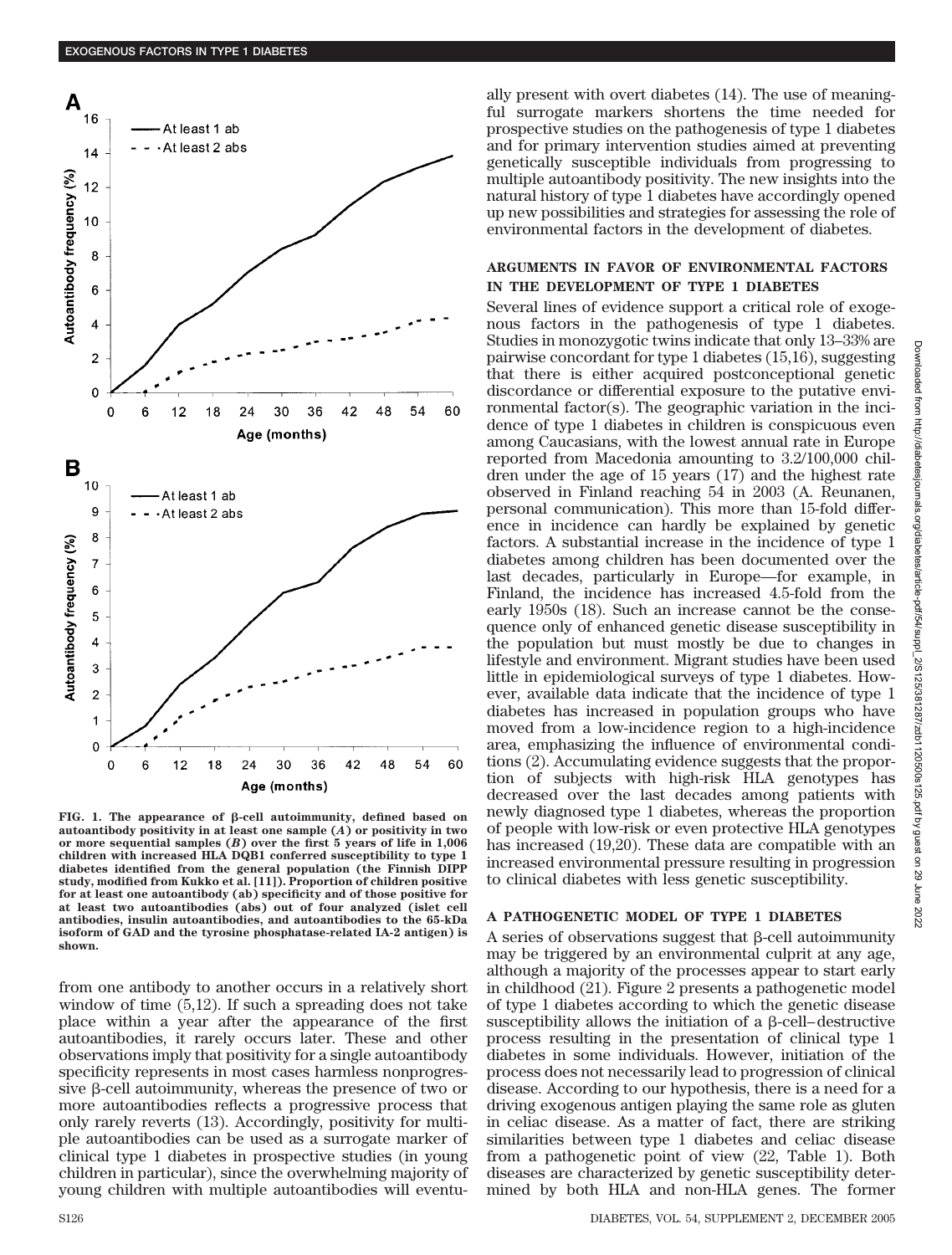

**FIG. 2. Progression from genetic susceptibility to overt type 1 diabetes. According to this model, the disease process is triggered by an exogenous factor, driven by another environmental determinant, and modified by a series of environmental factors in individuals with increased genetic disease susceptibility.**

explain about half of the familial clustering in both diseases, and accordingly, the other half must be due to non-HLA genes and/or a shared environment. About 20% of Caucasians carry HLA-conferred genetic susceptibility to celiac disease, and the overwhelming majority  $(>\!95\%)$  of the population in developed countries are exposed to gluten-containing cereals daily. Despite that, only maximally 1.3% of the population present with clinical disease (23). Accordingly, some other factors in addition to HLAconferred predisposition and daily gluten intake are needed for progression to overt celiac disease. It seems unlikely that non-HLA genes should totally account for the missing link. It is tempting to speculate that you may need a triggering gastrointestinal infection inducing primary target cell damage and/or a proinflammatory cytokine milieu in the gut epithelium to initiate the disease process subsequently driven by dietary gluten toward clinical celiac disease in genetically predisposed individuals. Previous studies have indicated that adenovirus infections might contribute to the pathogenesis of celiac disease (24,25), but only a few studies have focused on the possible role of microbes in this disease.

In parallel to celiac disease, about one-fifth of Caucasians carry HLA-defined susceptibility to type 1 diabetes, whereas the lifetime cumulative incidence of clinical disease can be estimated to be close to 1%, indicating that only  $\sim$  5% of individuals with HLA-conferred predisposition progress to overt type 1 diabetes. Our hypothesis holds that progression to clinical diabetes requires the combination of genetic disease susceptibility, a critically timed trigger, and high subsequent exposure to a driving antigen. If any of these determinants is missing or any of the exogenous factors are inappropriately timed, the risk of type 1 diabetes would be minimal even in the presence of the other predisposing elements. Such a model could explain why only a small minority of individuals with HLA-conferred genetic susceptibility to type 1 diabetes do present with overt disease. In addition to the trigger and the driving antigen, there are most likely a series of environmental factors modifying the fate and pace of the -cell destructive process, some having protective and other predisposing effects.

# **POTENTIAL TRIGGERS OF β-CELL AUTOIMMUNITY AND TYPE 1 DIABETES**

As mentioned earlier, the first signs of  $\beta$ -cell autoimmunity may appear very early in life. We have focused our

| Characteristic    | Celiac disease                                                                     |                                 | Type 1 diabetes                                                                |                                      |  |  |  |  |
|-------------------|------------------------------------------------------------------------------------|---------------------------------|--------------------------------------------------------------------------------|--------------------------------------|--|--|--|--|
| Genetics          | HLA DQ2 $(>85%)$                                                                   |                                 | HLA DQ8                                                                        |                                      |  |  |  |  |
|                   | (HLA DQ8)                                                                          | Account for $\sim 50\%$ HLA DQ2 |                                                                                | Account for $\sim 50\%$<br>$(>90\%)$ |  |  |  |  |
|                   | Non-HLA genes, account for $\sim 50\%$                                             |                                 | Non-HLA genes, account for $\sim 50\%$                                         |                                      |  |  |  |  |
| Trigger of target |                                                                                    |                                 |                                                                                |                                      |  |  |  |  |
| cell damage       | Infection?                                                                         |                                 | Infection?                                                                     |                                      |  |  |  |  |
| Driving antigen   | Gluten                                                                             |                                 | Dietary?                                                                       |                                      |  |  |  |  |
| Autoantibodies    | Reticulin antibodies, endomysial antibodies, tissue<br>transglutaminase antibodies |                                 | Insulin autoantibodies, GAD and IA-2 antibodies                                |                                      |  |  |  |  |
| Outcome           | 1 of 15–20 with HLA-conferred susceptibility<br>progresses to clinical disease     |                                 | 1 of 15–20 with HLA-conferred susceptibility progresses<br>to clinical disease |                                      |  |  |  |  |

| TABLE 1                                        |  |  |
|------------------------------------------------|--|--|
| Features of celiac disease and type 1 diabetes |  |  |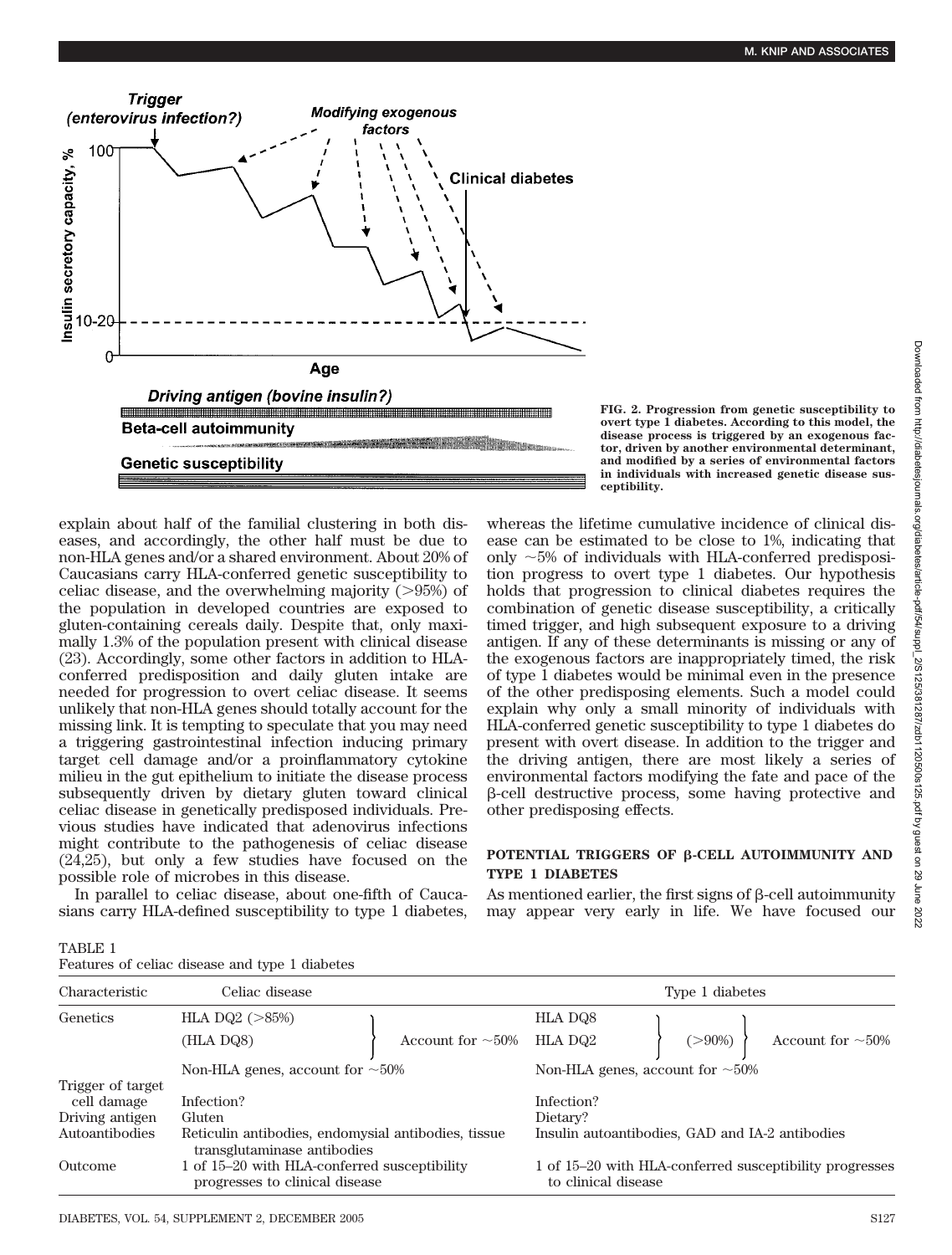

research on defining the characteristics of the trigger(s) of -cell autoimmunity by observing subjects with increased HLA-conferred susceptibility to type 1 diabetes prospectively from birth, with frequent follow-up visits with an interval of 3–6 months up to the age of 2 years and thereafter with an interval of 6–12 months (26). These studies have revealed that there is an unequivocal temporal variation in the appearance of the first diabetesassociated autoantibodies reflecting the initiation of the disease process and paralleling the seasonal variation previously observed in the presentation of clinical diabetes (10,27). Most initial autoantibodies appear during the cold period in the fall and winter but rarely in the spring or in the summer (Fig. 3*A*). There also seems to be some variation from one year to another in the timing and height of the autoantibody peaks. When studying families with more than one child experiencing seroconversion to autoantibody positivity, we have noticed that the autoantibodies rarely appear simultaneously in seroconverting siblings (28). The first autoantibodies do emerge, however, more often than expected during the same season among such siblings but infrequently in the same year. Based on these observations, we conclude that the trigger of  $\beta$ -cell autoimmunity *1*) has a seasonal pattern, being more common during the cold season; *2*) shows some temporal variation from year to year; and *3*) does not necessarily induce  $\beta$ -cell autoimmunity at the same time in all genetically susceptible siblings within the same family.

Based on the characteristics listed above, some exogenous factors implicated as potential triggers of  $\beta$ -cell autoimmunity may be excluded. These include exogenous

**FIG. 3. Seasonal variation in the appearance of the first autoantibodies in young children with increased HLA-conferred susceptibility to type 1 diabetes from the DIPP study (***A***,** modified from Kimpimäki [10]) and the seasonal variation in **laboratory-confirmed enterovirus infections in Finland (***B***, Statistics from the National Public Health Institute). All Evs, sum of all enterovirus infections; CoxA, coxsackie virus A; CoxB, coxsackie virus B; Echo, echovirus; Evsp, enterovirus species (serotype not defined).**

factors with a stable or consistently increasing exposure, such as most dietary components in early childhood. The pattern of the autoantibody appearance strongly points to the role of infectious agents with conspicuous seasonal variation as triggers of  $\beta$ -cell autoimmunity. Such variations are typical for viral infections, and the pattern of laboratory-confirmed enterovirus infections in Finland fits well into the proposed role of enterovirus infections as triggers of  $\beta$ -cell autoimmunity (Fig. 3*B*). In addition to viral infections, one should also consider other environmental variables with seasonal variation. There is definitely seasonal variation in the amount of daylight and sunshine hours, especially in Northern Europe, which has the highest incidence of type 1 diabetes in the world (29). Without oral substitution, the sunlight-dependent synthesis of vitamin D in the skin is the most important source of this immunologically active hormone. Some studies have indicated that the lack of oral vitamin D substitution in infancy increases the subsequent risk of type 1 diabetes (30,31). The following two arguments do, however, speak against the role of vitamin D deficiency as a trigger of  $\beta$ -cell autoimmunity: *1*) there is a general recommendation that all young children should take daily vitamin D drops in Northern Europe, and this recommendation is implemented by 95% of the parents, at least in children up to the age of 2 years; and *2*) there are regions with a low type 1 diabetes incidence in Northern Europe, e.g., Russian Karelia, having an annual incidence rate of 7.8/100,000 children under the age of 15 years in the time period of 1990–1999 compared with a rate of 42 in Finland (32). It has been shown that the mean  $HbA_{1c}$  level varies over the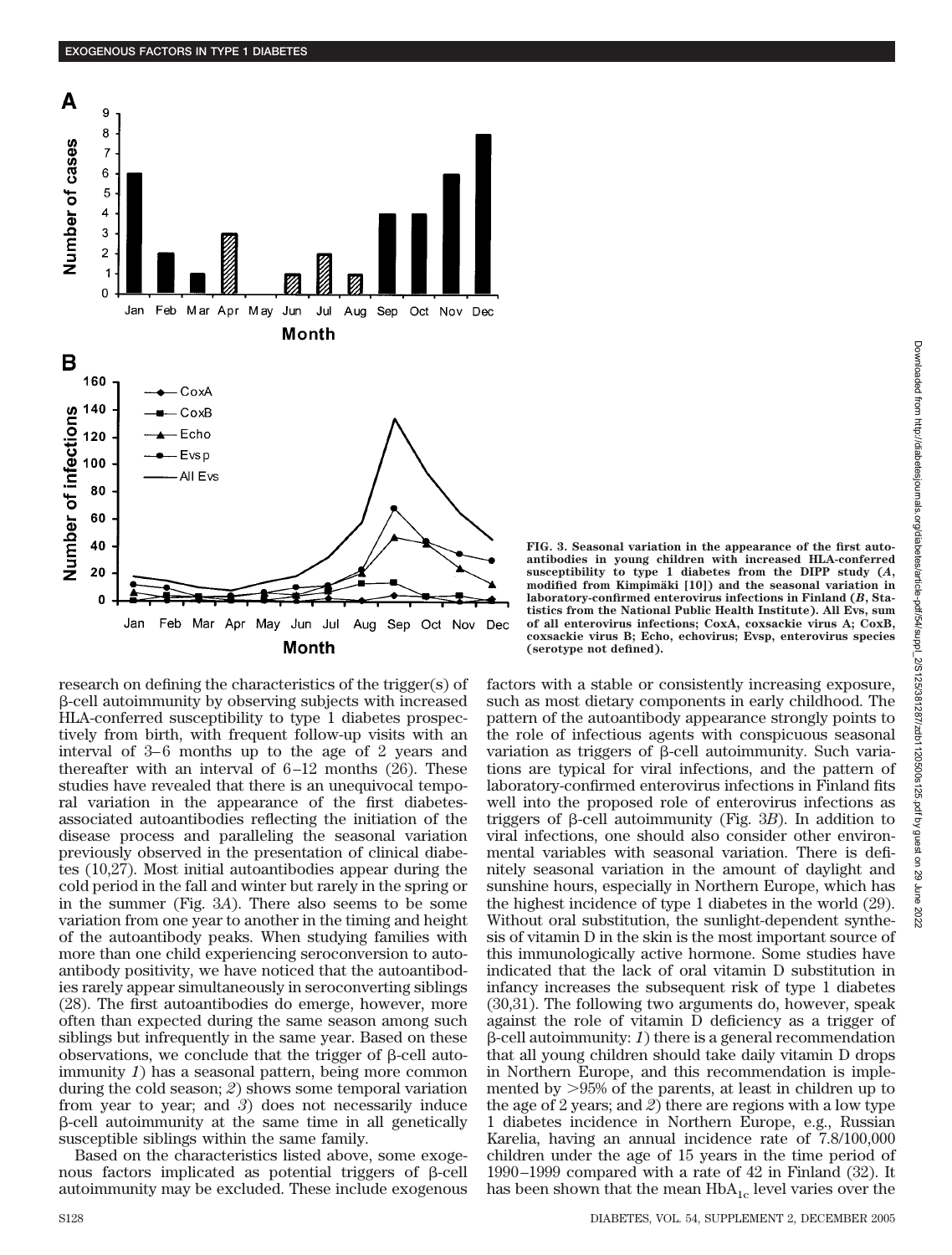year in children with manifest type 1 diabetes, with the highest values in the fall and winter and with lower levels in the spring and summer (33–35). This may reflect improved insulin sensitivity in the spring and summer because of more physical exercise. Improved insulin sensitivity diminishes  $\beta$ -cell stress, as the workload on the -cells decreases. However, it is unlikely that there should be substantial seasonal variation in physical exercise in very young children, the target group in whom the seasonal variation in the appearance of the first diabetesassociated autoantibodies has been observed.

Accordingly, we are left with viral infections as the most likely explanation for the seasonal variation in the emergence of the first signs of  $\beta$ -cell autoimmunity. Taken into account the timing and profiles of the autoantibody peaks observed in the Finnish DIPP study, enterovirus infections appear to be the most probable trigger of  $\beta$ -cell autoimmunity. This is supported by our previous observations of a strong temporal relationship between enterovirus infections and the appearance of the first diabetes-associated autoantibodies in two prospective series of young children with increased genetic susceptibility to type 1 diabetes (36–40). The implicated link between enterovirus infections and  $\beta$ -cell autoimmunity has been questioned, since most of the supportive data have come out of Finnish studies. Two other prospective studies (BABYDIAB in Germany and the Diabetes Autoimmunity Study in the Young [DAISY] in Denver, CO) have failed to demonstrate any association between enterovirus infections and  $\beta$ -cell autoimmunity (41,42). There are, however, at least three critical issues with a decisive impact on the ability of any prospective study to provide meaningful observations in this context. The first one is the size of the study and the number of subjects who develop signs of  $\beta$ -cell autoimmunity—factors clearly related to the statistical power of the study (43). All prospective studies have so far included -50 seroconverters, which confers a high risk of missing even major influences of enterovirus infections on  $\beta$ -cell autoimmunity. A second critical consideration is the study design and the sampling interval. Long sampling intervals definitely hamper the possibility to detect enterovirus infections from collected samples. In the BABYDIAB study, coxsackie virus antibodies were measured from serum samples taken at the age of 9 months, 2 years, 5 years, and 8 years, and in DAISY, the samples were obtained at the age of 9 months, 15 months, 2 years, and then annually. In contrast, the DIPP study has a more frequent sampling schedule, collecting samples with an interval of 3–6 months over the first 2 years of life and subsequently with an interval of 6–12 months. The third crucial point is related to the type of samples collected and the methodological arsenal used for the detection of enterovirus infections, taking into account that there are more than 60 different serotypes. The DIPP study used the most extensive strategy, including detection of enterovirus mRNA with polymerase chain reaction from serum and stool samples and analysis of IgA, IgM, and IgG class enterovirus antibodies using both group- and serotypespecific assays. The impact of these differences is reflected by the substantially lower frequency of infections diagnosed, e.g., in the BABYDIAB cohort compared with the DIPP study (7 vs. 81% of the children had had an enterovirus infection by the age of 2 years). It is unlikely that such a difference could be due to a lower frequency of enterovirus infections in Germany, because enterovirus infections actually seem to be more common in the

background population in Germany than in Finland (44). In addition to these prospective studies, a series of crosssectional surveys have documented that enterovirus infections are more common in patients with newly diagnosed type 1 diabetes than in control subjects (45). For example, enterovirus RNA has been detected in the peripheral blood on average in one-third of the patients with type 1 diabetes but in  $\leq 5\%$  of the control subjects.

The frequency of enterovirus infections has decreased over the last decades in the background population in developed countries, e.g., in Finland and Sweden (44). Despite that, these countries have a high and increasing incidence of type 1 diabetes among children. This appears to be paradoxical. The paradox can, however, be explained by the so-called "polio hypothesis" introduced by Viskari et al. (46). The polioviruses comprise three serotypes among  $>60$  enterovirus serotypes. When the frequency of acute poliovirus infections started to decrease at the beginning of the last century among the general population in countries with an increasing standard of hygiene, the incidence of paralytic polio being a complication of the acute infection began to increase. This was obviously the consequence of decreased levels of protective maternal poliovirus antibodies transferred transplacentally and through breast milk to the infant, leading to a situation where the risk increased that the infant would get his or her first poliovirus infection at the time of no maternal protection. Similarly, the decreasing frequency of enterovirus infections in the background population would increase the susceptibility of young children to the diabetogenic effect of enteroviruses. The same phenomenon may also contribute to the marked international variation in type 1 diabetes incidence, because enterovirus infections seem to be rare in countries where the rate of type 1 diabetes is high (44).

The tropism phenomenon (the characteristic of a virus to infect a particular tissue or cell type), in which the attachment of the virus to the viral receptors on the cell surface together with other interactions with cellular proteins is a central feature, is thought to explain why some variants of enteroviruses may be diabetogenic and others not  $(47)$ . It has been proposed that pancreatic  $\beta$ -cell tropic variants of the coxsackie B virus are present in the general population and that they are able to induce  $\beta$ -cell damage in susceptible individuals (48). The biological significance of enterovirus tropism has been demonstrated by the highly specific nature of the motorneuron damage in poliomyelitis, and it is possible that viral tropism could also explain the specificity of  $\beta$ -cell damage in type 1 diabetes. In vitro studies have shown that enteroviruses infect  $\beta$ -cells easily and induce functional impairment and cell death (49,50). Such a capacity seems to be shared by a wide range of serotypes, but the extent of the cellular lesions appears to be characteristic of individual virus strains. Recent studies have shown that enterovirus genome or enterovirus proteins can be detected in pancreatic islets of patients affected by type 1 diabetes or autoantibody-positive subjects (51–53). These findings suggest that enteroviruses have a tropism for islet cells in humans in contrast to the mouse models where enteroviruses infect preferentially exocrine pancreas and only certain strains can cause  $\beta$ -cell damage. They also raise the possibility that patients with type 1 diabetes may have a persistent enterovirus infection in their pancreatic islets.

An Australian study reported a few years ago molecular homology between the VP7 protein of rotavirus and T-cell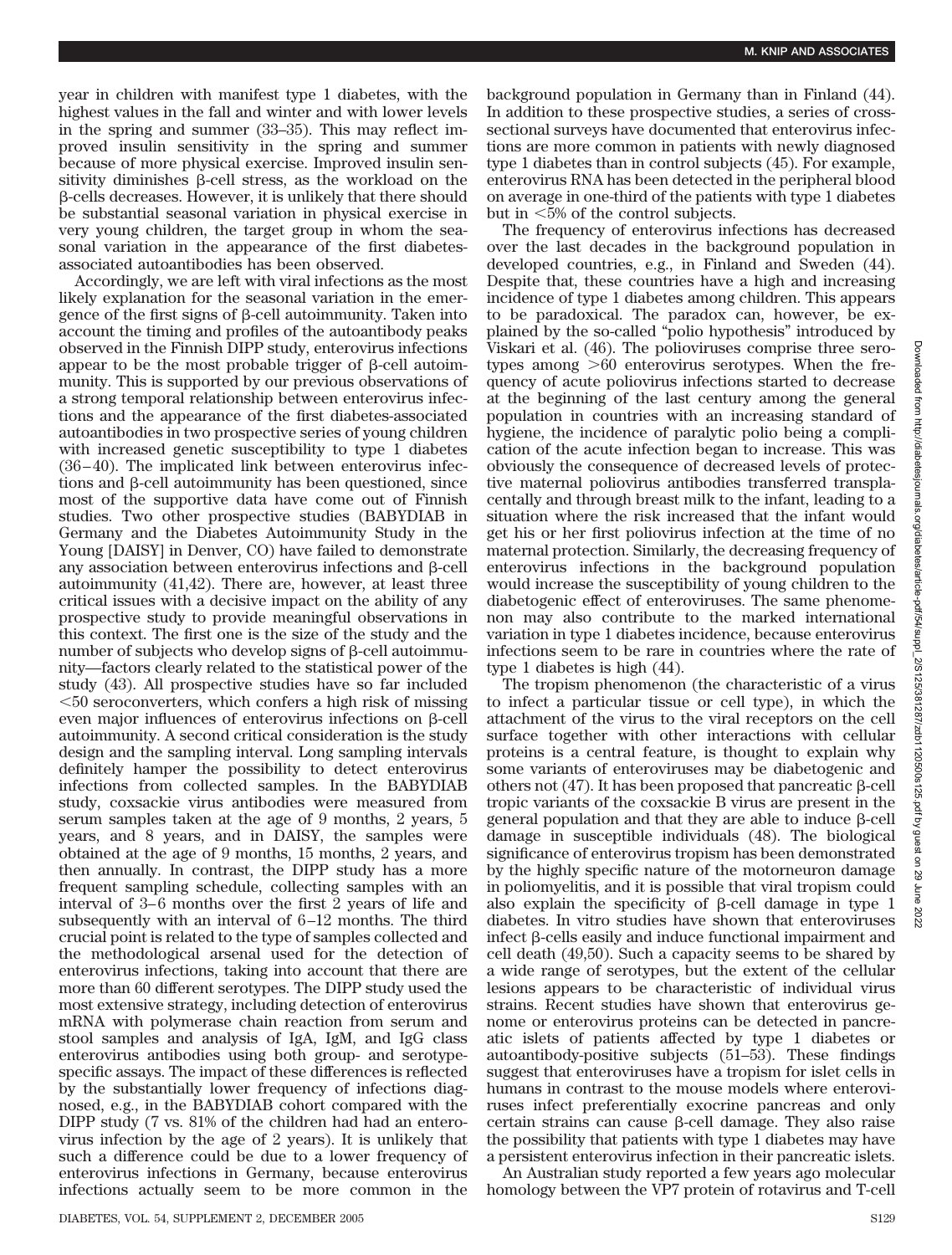

**FIG. 4. There is a three–amino acid difference between human and bovine insulin: human insulin (HI) has threonine and bovine insulin (BI) alanine in the A-chain position 8, the A-chain position 10 holds isoleucine in human insulin and valine in bovine insulin, and B-chain position 30 comprises threonine in human insulin and alanine in bovine insulin.**

epitopes in the protein tyrosine phosphatase–related IA-2 molecule and in the GAD65 molecule (54). In a prospective study of infants genetically predisposed to type 1 diabetes, the appearance of diabetes-associated autoantibodies was associated with a significant rise in rotavirus antibodies, indicating that rotavirus infections may induce  $\beta$ -cell autoimmunity in genetically susceptible infants (55). A Finnish prospective study showed that  $\sim 16\%$  of infants and young children with HLA-conferred susceptibility to type 1 diabetes experienced a rotavirus infection during the 6-month window preceding the detection of the first diabetes-associated autoantibodies, whereas 15% of the control subjects matched for sex, birth date, delivery hospital, and HLA genotype had signs of a rotavirus infection during the corresponding time period (56). That observation does not support the role of rotavirus infections as triggers of  $\beta$ -cell autoimmunity.

Taken together, accumulated data support the hypothesis that a diabetogenic enterovirus infection is the likely trigger of  $\beta$ -cell autoimmunity. This is supported by the observed temporal variation in the appearance of the first diabetes-associated autoantibodies in young children, the profile of which resembles the temporal profile of enterovirus infections in the background population.

# **POTENTIAL DRIVING ANTIGENS IN PRECLINICAL TYPE 1 DIABETES**

There is no direct evidence of an exogenous antigen driving the type 1 diabetes disease process from initial  $\beta$ -cell autoimmunity to clinical disease. Accordingly, this idea is based on indirect data and parallels with celiac disease, and it has to be critically considered. In general terms, one may argue that the driving antigen must represent a relatively common exposure among the population in most developed countries, and one can also assume that there must be some variability in the exposure within and across populations. In addition, one may hypothesize that the candidate antigen must comprise original or processed structural motifs bound by HLA molecules encoded by major histocompatibility complex class II susceptibility genes and presented effectively to T-cells by antigenpresenting cells.

Celiac disease again provides interesting angles of approach to these issues. The causal link between wheat and celiac disease was only uncovered through (unplanned) intervention: the wheat-deficient World War II diet in the

Netherlands and its postwar improvement identified a culprit autoimmune disease-causing agent, i.e., dietary gluten (57). Without that experience, gluten would have remained most likely unidentified as the driving dietary antigen in celiac disease. It has recently been proposed that the HLA association in celiac disease, in which HLA DR3-DQ2 is the dominant susceptibility haplotype, can be explained by a superior ability of the DQ2 molecule to bind proline-rich gluten peptides that have survived gastrointestinal digestion and have been deamidated by tissue transglutaminase (58). This brings up two thought-provoking points. First, the most important autoantigen in celiac disease, i.e., tissue transglutaminase, seems to have a biological role in the disease process. Second, the exogenous antigen, i.e., gluten, must be processed in a critical manner (in this case deamidated) before it is bound by the predisposing HLA molecule to be presented to T-cells.

Insulin is a crucial autoantigen in type 1 diabetes because it is the only  $\beta$ -cell–specific autoantigen in postnatal life. IAAs are the first or among the first autoantibodies to appear when the disease process leading to type 1 diabetes is initiated in young children (9,10). The frequency of IAAs is also substantially higher among young children at the diagnosis of type 1 diabetes than among older children and adults (59). Because cow's milk formulas generally are the first and most common dietary source of foreign complex proteins to which an infant is exposed in developed countries, we asked the question whether early exposure to cow's milk formula results in an immune response to bovine insulin present in formulas and differing from human insulin by three amino acids: two in the A chain and one in the B chain (Fig. 4). Our study showed that the infants who were exclusively breast-fed at least up to the age of 3 months had substantially lower IgG class antibodies to bovine insulin than those who were exposed to formula before that age (60). All subjects were observed up to the age of 18 months. The follow-up demonstrated that the IgG class insulin antibodies started to slowly decrease after the age of 3 months as a sign of the development of oral tolerance in those infants who were given formula before the age of 3 months, whereas in those exclusively breast-fed at least to the age of 3 months, the antibody levels increased up to the age of 12 months, after which the antibody titers leveled off (Fig. 5). That antibody profile was expected, since these infants were exposed to cow's milk–based products, mostly formula, at some point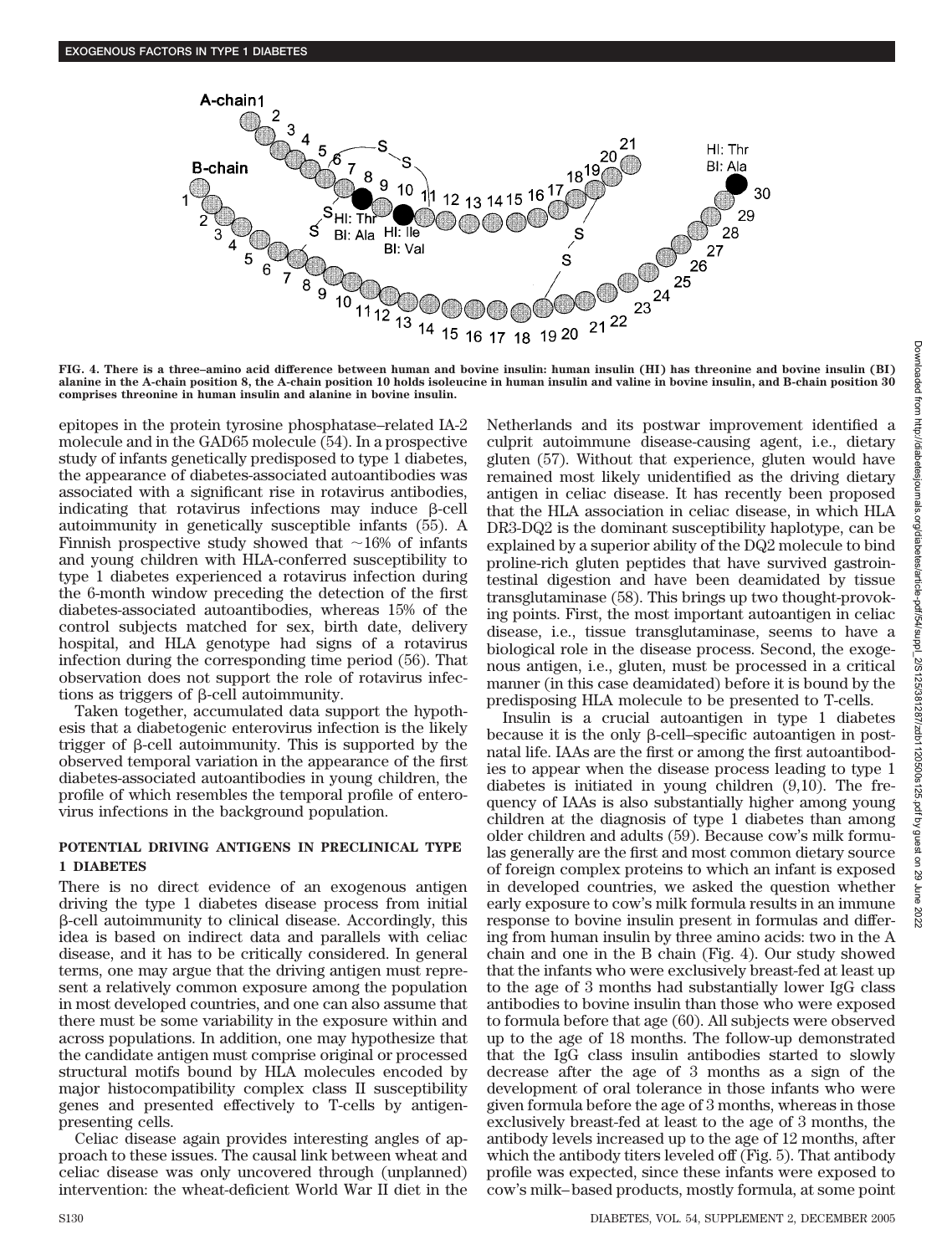

**FIG. 5. IgG class antibodies to bovine insulin (BI) in a group of infants exposed to cow's milk–based formula before the age of 3 months (formula-fed infants), in another group exclusively breast-fed at least up to the age of 3 months but subsequently exposed to cow's milk products (breast-fed infants), and in a small group of infants who seroconverted to positivity for two or more diabetes-associated autoantibodies before the age of 12 months (modified from Blomquist et al. [56]). OD, optical density.**

during their first 12 months of life. The study cohort included a small series of subjects  $(n = 11)$  who developed early signs of  $\beta$ -cell autoimmunity. These subjects showed continuously increasing levels of IgG antibodies to bovine insulin. This increase may partly be explained by the appearance of IAAs, since there is a considerable crossreactivity between bovine and human insulin in the insulin antibody assays. However, the increase in IgG antibodies to bovine insulin remained significant, even after adjustment for the IAA titers. Our observation indicates that those young children who present with early signs of  $\beta$ -cell autoimmunity appear to lack the capacity to develop oral tolerance to bovine insulin. Accordingly, the initial immune response to bovine insulin may be diverted into a response targeting human insulin in such individuals.

Are there then any data suggesting that increased exposure to cow's milk later in childhood might confer increased risk for type 1 diabetes? Data from three population-based case-control studies on cow's milk intake before diagnosis of type 1 diabetes are conflicting. Verge et al. (61) reported that the cow's milk intake had been higher in pre-diabetic children than in control children in New South Wales, Australia. In our nationwide Childhood Diabetes in Finland (DiMe) study, we observed that a high consumption of cow's milk in childhood was associated with a more frequent appearance of diabetesassociated autoantibodies and type 1 diabetes in a prospective cohort of initially unaffected siblings of children with type 1 diabetes (62,63). In contrast, a Swedish retrospective survey indicated that the frequency of milk intake had been lower among children who presented with type 1 diabetes than among unaffected children (64).

Increased circulating antibody levels to cow's milk proteins were reported in children with type 1 diabetes for the first time in 1988, when Savilahti et al. (65) observed that such children had significantly higher levels of serum IgA antibodies to cow's milk and  $\beta$ -lactoglobulin and of IgG antibodies to  $\beta$ -lactoglobulin than age-matched control subjects. This finding has been confirmed by later studies (2). Dahlquist et al. (66) reported from the Swedish nationwide case-control study that most cow's milk antibody levels tended to be increased in diabetic children when compared with control subjects, the difference being significant for IgA antibodies to cow's milk, BSA, and -lactoglobulin. In a multiple logistic regression analysis, the authors observed that IgA antibodies to  $\beta$ -lactoglobulin were significantly associated with an increased risk of diabetes at young age, independent of islet cell antibody status and of early weaning to cow's milk–based formula. These observations could be interpreted as supporting the idea that enhanced consumption of cow's milk before the presentation of clinical type 1 diabetes is a risk factor. There are, however, also alternative explanations to the increased circulating cow's milk antibody levels in children with newly diagnosed type 1 diabetes. The immunological reactivity to cow's milk proteins may be enhanced in children who will progress to type 1 diabetes or their gastrointestinal permeability to cow's milk proteins might be increased. The enhanced humoral immune response to cow's milk proteins seem to be specific for type 1 diabetes because elevated levels have not been generally observed in other autoimmune diseases. The active immune response has been reported to be restricted to cow's milk proteins, since patients with newly diagnosed type 1 diabetes have not been shown to have increased antibody levels to other dietary antigens, such as gliadin and ovalbumin (65,67). Bovine insulin antibodies have not been measured in children with signs of  $\beta$ -cell autoimmunity beyond the age of 18 months, but increased levels of bovine insulin-binding antibodies have been detected in children with type 1 diabetes (60). Taken together, the evidence in favor of the role of bovine insulin as a driving antigen in the disease process leading to overt type 1 diabetes is relatively fragmentary, and further research is clearly needed to confirm or exclude this hypothesis. Bovine insulin is definitely present in cow's milk, although the structural components of immunoreactive insulin are poorly characterized in milk.

Gluten or other cereal-derived proteins have been implicated as potential driving antigens in type 1 diabetes. Two small-scale pilot intervention studies have been performed in family members testing positive for diabetesassociated autoantibodies to assess whether gluten elimination modifies the natural course of  $\beta$ -cell autoimmunity. In the German trial, seven autoantibody-positive first-degree relatives were placed on a gluten-free diet for a period of 12 months followed by gluten re-exposure over the subsequent 12 months (68). The autoantibody titers did not change significantly during the gluten-free intervention period nor during the re-exposure period. A total of 17 family members testing positive for at least two diabetes-associated autoantibodies were put on a glutenfree diet for 6 months in an Italian trial (69) and then again on a normal diet for another 6 months. There were no significant changes in the autoantibody titers during the intervention period or during the subsequent 6 months. The first-phase insulin response to intravenous glucose increased in 12 of 14 subjects tested during the gluten-free period and decreased in 10 out 13 retested family members during the re-exposure period. Accordingly, this trial indicated that a gluten-free diet has no effect on the signs of  $\beta$ -cell autoimmunity in first-degree relatives of affected patients, but such a diet may increase the endogenous insulin secretion in family members at increased risk of type 1 diabetes.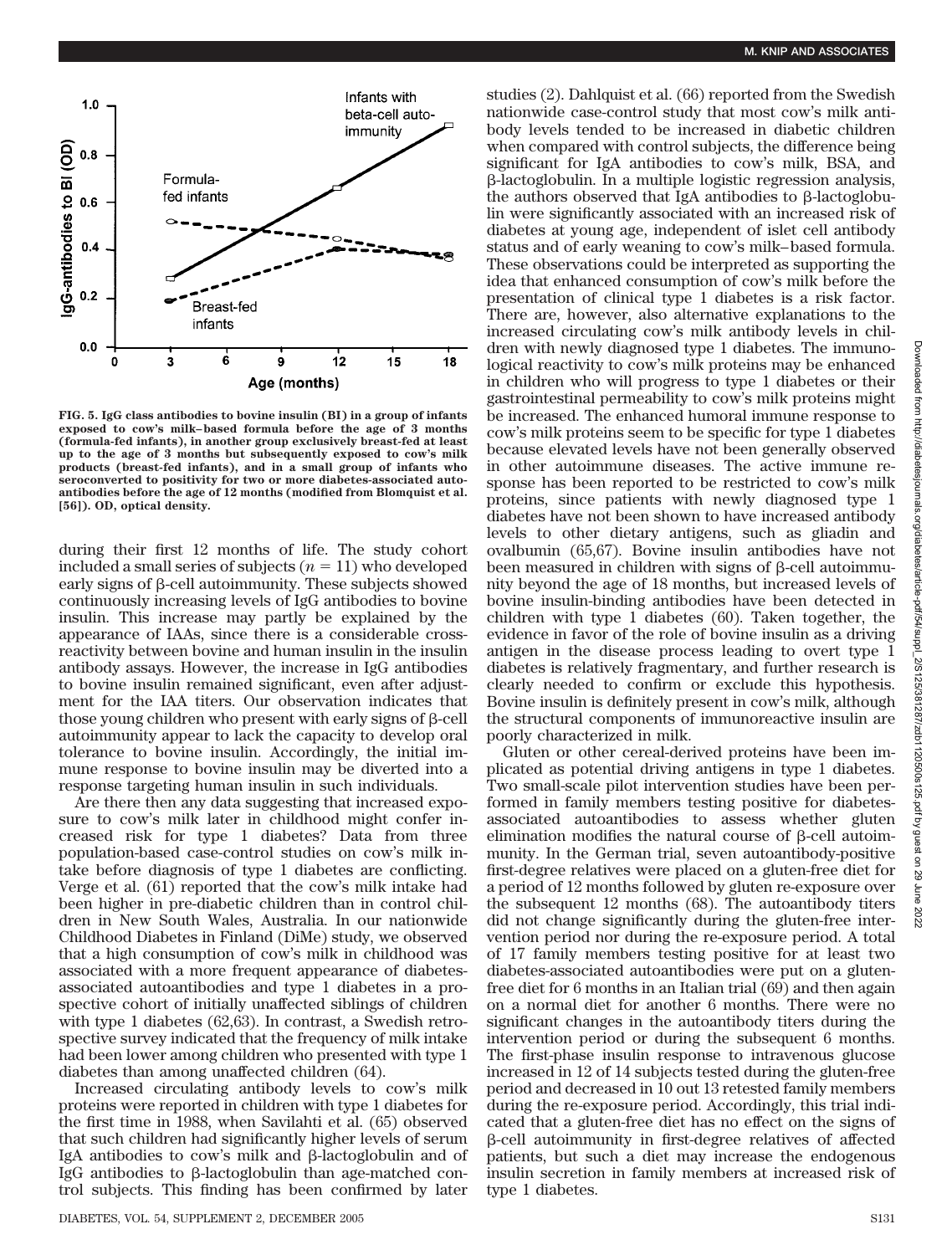From a theoretical point of view, a dietary antigen would fit well into the role as the factor driving the disease process toward clinical type 1 diabetes, since the exposure to most dietary factors tends to be frequent, and still there is some variation in the exposure both within and across populations. Bovine insulin is an attractive candidate, since an immune response initially induced by bovine insulin will cross-react and may target human insulin in the <sub>B</sub>-cell.

#### **MODIFYING FACTORS**

There is a conspicuous interindividual variation in the duration of the preclinical disease process in type 1 diabetes. Although some of this difference may be due to genetic elements (70), there is likely in addition a series of nongenetic host-related and exogenous factors having an impact on the fate and pace of the disease process.

Early exposure to complex foreign proteins in infancy may be a factor that affects the programming of the immune system in such a way that autoimmune responses are favored later in childhood. The gut-associated lymphoid tissue represents the largest immune organ in the human organism, and accumulating evidence suggests that gut-associated lymphoid tissue is involved in the diabetic disease process (71–73). A subclinical intestinal immune activation demonstrated as increased expression of adhesion molecules, HLA class II molecules, and cytokines has been observed in patients with type 1 diabetes without any signs of celiac disease (74,75). Early nutrition has indeed been implicated as a potential risk factor for later type 1 diabetes (76). Cow's milk proteins are the first foreign proteins an infant is exposed to in more than two-thirds of all infants in developed countries. A series of retrospective studies have implied that breast-feeding protects from type 1 diabetes, but there are also reports suggesting no protective effect and even some indicating a predisposing effect of breast-feeding (2). In 1994, Gerstein (77) conducted a meta-analysis of all acceptable retrospective studies available to assess whether early feeding practices had any influence on the risk of type 1 diabetes. That meta-analysis showed that breast-feeding for a shorter period than 3 months was associated with a 1.4-fold risk for type 1 diabetes, whereas exposure to cow's milk before the age of 4 months conferred a 1.5-fold disease risk. Prospective and cohort studies on the association between early feeding and the appearance of  $\beta$ -cell autoimmunity, i.e., diabetes-associated autoantibodies, have also provided partly conflicting results. A cohort study from Colorado did not observe any effect of breast-feeding/early exposure to cow's milk on the appearance of  $\beta$ -cell autoimmunity similarly to two prospective studies: one from Germany and the other from Australia. In contrast, a Finnish birth cohort study reported that short exclusive breast-feeding and early exposure to cow's milk predisposed young children to progressive  $\beta$ -cell autoimmunity in the form of positivity for all four autoantibody specificities analyzed (3).

Two recent prospective studies have indicated that early exposure to cereals may increase the risk of seroconversion to positivity for diabetes-associated autoantibodies (78,79). The American report suggested that both early (before the age of 4 months) and late (at the age of 7 months or later) exposure to cereals were associated with an increased risk of  $\beta$ -cell autoimmunity, whereas the German study implied that an increased risk was related to

exposure to cereals before the age of 3 months. In addition, the American survey indicated that both glutencontaining and non–gluten-containing cereals conferred an increased risk for  $\beta$ -cell autoimmunity. Neither of the studies reported any data on the amount and type of cereals the infants were exposed to at various ages. Early exposure to cereals is against generally accepted recommendations on infant nutrition in all developed countries and occurs only rarely. Accordingly, one may ask whether early exposure to cereals is a proxy of other baby care practices possibly predisposing to type 1 diabetes. Dietary gliadin may however trigger intestinal inflammation in subjects with type 1 diabetes likely because of the presence of the HLA DQ2/DQ8 genotype capable of binding gliadin-derived peptides (75). Wheat gliadin could thus affect the immune activation stage of the gut immune system in individuals at genetic risk for type 1 diabetes and modify the autoimmune process toward  $\beta$ -cell destruction.

A pilot intervention study conducted mainly in Finland determining whether weaning to a highly hydrolyzed formula over the first 6–8 months of life decreases the cumulative incidence of diabetes-associated autoantibodies indicated that such a dietary intervention resulted in a decreased frequency of positivity for islet cell antibodies and at least one diabetes-associated autoantibody by the age of 6 years (80). This is the first indication that it may be possible to manipulate spontaneous  $\beta$ -cell autoimmunity in humans by avoiding early exposure to complex foreign proteins. Based on the experiences from the pilot study, a randomized double-blinded trial proper was initiated in 2002 to answer the question whether it is possible to reduce the frequency of diabetes-associated autoantibodies and/or clinical type 1 diabetes by the age of 6 years and the cumulative incidence of type 1 diabetes by the age of 10 years by weaning to a highly hydrolyzed formula over the first 6–8 months of life. This Trial to Reduce IDDM in the Genetically at Risk (TRIGR) will recruit 2,032 infants with at least one affected family member and HLA-conferred susceptibility to type 1 diabetes by the end of 2006, and accordingly the final answer will be available at the earliest in year 2013, illustrating the need for long follow-up periods in prospective and intervention studies exploring the association between early feeding and later type 1 diabetes.

As mentioned earlier, vitamin D has been implicated as a risk factor for type 1 diabetes. The daily requirement of vitamin D cannot be met in the infant period without supplementation, particularly not in countries located far from the equator, which have decreased daylight in the wintertime. A European retrospective multicenter survey indicated that vitamin D supplementation during infancy was associated with a reduced risk of type 1 diabetes (30). A Finnish birth cohort study showed that vitamin D supplementation in the infant period was related to a decreased risk of type 1 diabetes, whereas suspicion of rickets by the age of 2 years increased the risk of later diabetes (31). These observations suggest that vitamin D supplementation in the infant period confers partial protection against type 1 diabetes.

Increased weight gain in infancy has repeatedly been reported to be a risk factor for type 1 diabetes later in childhood (3). A Finnish study showed that those children who presented with type 1 diabetes had been not only heavier but also taller in infancy (81). Increased height and weight later in childhood turned out to be definite risk factors for type 1 diabetes as well (82). Accelerated linear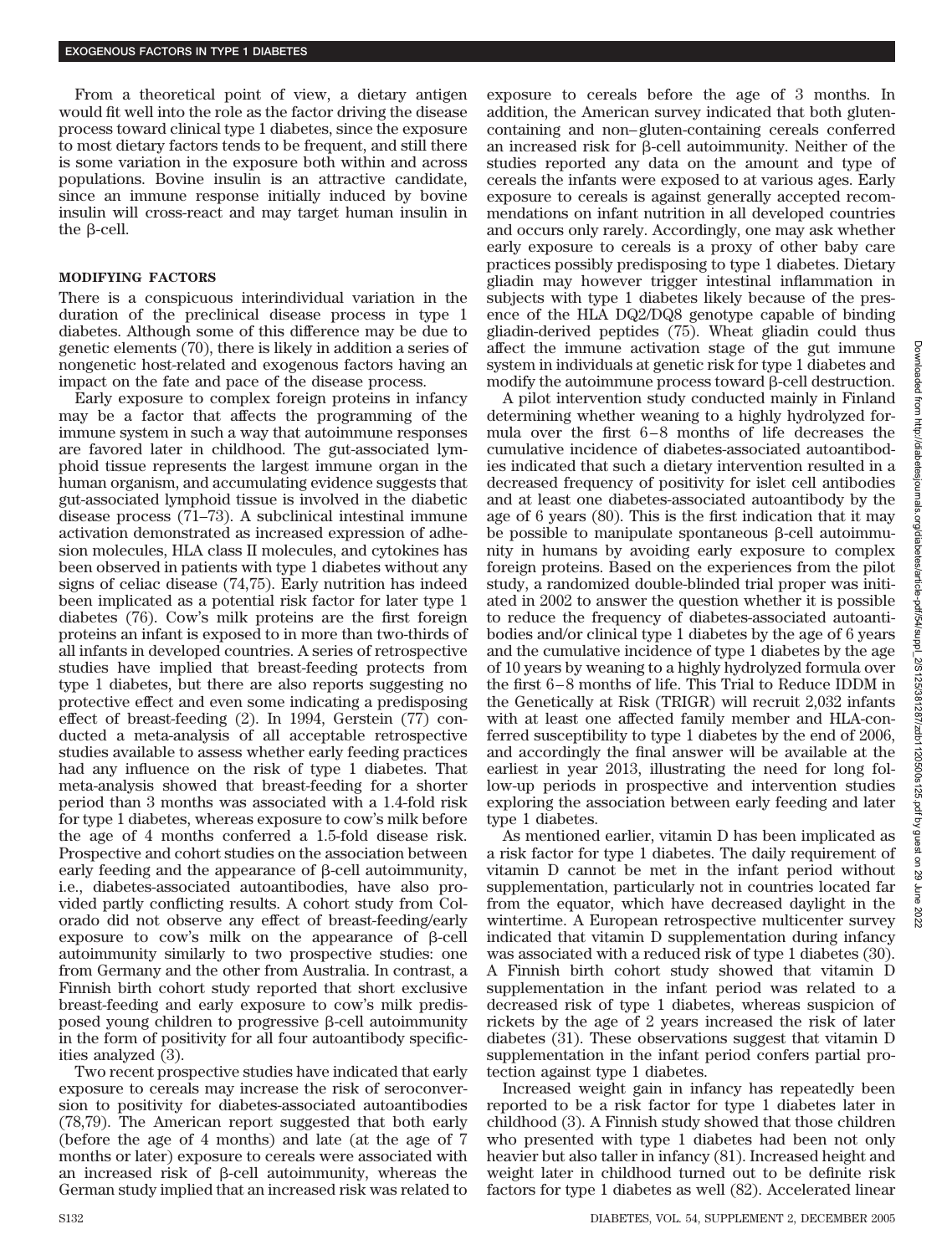growth and weight gain result in an enhanced  $\beta$ -cell load and increasing insulin resistance. It has been shown experimentally that active  $\beta$ -cells are more prone to cytokine-induced damage than resting cells. This implies that rapid growth induces  $\beta$ -cell stress. According to the accelerator hypothesis presented by Wilkin (83) a few years ago, insulin resistance is an important factor affecting the rising incidence of both type 1 and type 2 diabetes. The only differences between these two forms of diabetes are the pace of progression to overt disease and the fact that individuals who present with type 1 diabetes carry genetic susceptibility to autoimmunity.

## **WHY IS THE INCIDENCE OF TYPE 1 DIABETES RISING AMONG CHILDREN IN DEVELOPED COUNTRIES?**

There has definitely been an increase in the incidence of childhood type 1 diabetes in most industrialized countries after World War II (18). Whether this reflects a populationwide increase or is a consequence of decreasing average age at disease presentation is controversial. A recent Swedish study reported that there was no significant change in the overall incidence of type 1 diabetes over a 16-year period in the Swedish population below the age of 35 years, but there was a shift toward a younger age at diagnosis both among males and females (84). In contrast, there seems to be a concomitant increase in incidence as well as a decrease in average age at diagnosis among the population below the age of 30 years according to preliminary Finnish data (A. Reunanen, personal communication).

We already pointed out that the frequency of enterovirus infections has lately decreased among the general population in Northern Europe, resulting in a situation where infants have an impaired protection against acute enterovirus infections early in life (44). This may lead to more invasive enterovirus infections, some of which might lead to the induction of the diabetic disease process as a complication. If we accept the hypothesis that bovine insulin could be a driving antigen in type 1 diabetes, one can speculate that the increasing processing of milk products may have some impact on the immunogenicity of bovine insulin in commercial milk products. Children in the developed world grow linearly and gain weight faster now than some decades ago. They also reach adult height at a younger age than earlier. The average BMI in 15-yearold Finnish children increased, for example, over a 12-year period from 20.0 kg/m<sup>2</sup> in 1980 to 21.3 kg/m<sup>2</sup> in 1992 (M.K., personal communication). This is a conspicuous increase, and if such a trend would continue over the next decades, the mean BMI would be  $25 \text{ kg/m}^2$  in this age-group in 2030. Rapid growth and weight gain induces  $\beta$ -cell stress and could thereby induce an earlier presentation of clinical type 1 diabetes and also an increasing incidence by expanding the proportion of susceptible individuals progressing to overt disease. The hygiene hypothesis postulating a relationship between allergic diseases and a childhood environment that leads to decreased pathogen exposure has gained considerable popularity as an explanation for the increasing prevalence of asthma and atopy (85). Recently, the hygiene hypothesis has been implicated to also explain the increasing incidence of autoimmune diseases such as type 1 diabetes (86). It is conceivable that a decreased microbial load in early life may have a major impact on the programming of the immune system (gutassociated lymphoid tissue in particular). However, this field needs more epidemiological research to assess the possible association between specific infections and defined autoimmune and allergic diseases.

## **CONCLUSIONS**

The identification of exogenous factors triggering and  $\alpha$  driving  $\beta$ -cell destruction offers potential means for intervention aimed at the prevention of type 1 diabetes. Therefore, it is important to pursue studies on the role of environmental factors in the pathogenesis of this disease. Environmental modification is likely to offer the most powerful strategy for effective prevention of type 1 diabetes, since such an approach can target the whole population or at least that proportion of the population carrying increased genetic disease susceptibility and would therefore prevent both sporadic and familial type 1 diabetes if successful. This consideration is crucial, since the sporadic cases comprise 83–98% of all children with newly diagnosed diabetes, according to a comparative European survey (87). The preliminary results of the second pilot study of the TRIGR (Trial to Reduce IDDM in the Genetically at Risk) project, suggesting that it is possible to manipulate the spontaneous appearance of  $\beta$ -cell autoimmunity by dietary modification early in life in high-risk individuals, represent the first indication that environmental modification may affect the natural history of preclinical type 1 diabetes (80).

It is important to keep in mind that there are geneenvironmental interactions operating in all phases of the disease process of type 1 diabetes, not only in the induction of  $\beta$ -cell autoimmunity. The delineation of such interactions is challenging and requires both new methodological tools and study cohorts large enough for the analyses of interactions. So far, there are only a few examples of gene-environmental interactions implicated to play a role in the development of type 1 diabetes. The findings in two case-control studies suggested that there might be an interaction between increased genetic disease susceptibility, based on HLA class II alleles, and an early introduction of supplementary milk feeding during infancy on the risk of type 1 diabetes (88,89). A Finnish study indicated that the increased relative risk associated with childhood milk consumption may be higher among siblings of affected children carrying HLA class II genotypes conferring strong or moderate disease susceptibility than among those with low or decreased risk genotypes (63). HLA risk alleles for type 1 diabetes have also been linked to the appearance of autoantibodies subsequent to enterovirus infections (37) and to increased immune responsiveness to enterovirus antigens (90). Another consideration that has to be taken into account is that there may be interactions between two or more environmental factors. However, extensive study cohorts are needed to identify such interactions. A recent Finnish study implied that two environmental risk factors for type 1 diabetes, i.e., an early enterovirus infection and early exposure to cow's milk, can, when present concomitantly, boost the immune response to bovine insulin in infants with increased HLAdefined disease predisposition (91).

The scientific challenges in the near future are to define the most likely environmental culprit(s) and booster(s) of  $\beta$ -cell autoimmunity and to delineate how exogenous factors affect the natural history of type 1 diabetes. A new consortium comprising six prospective birth cohort studies (the German BABYDIAB study, the American DAISY,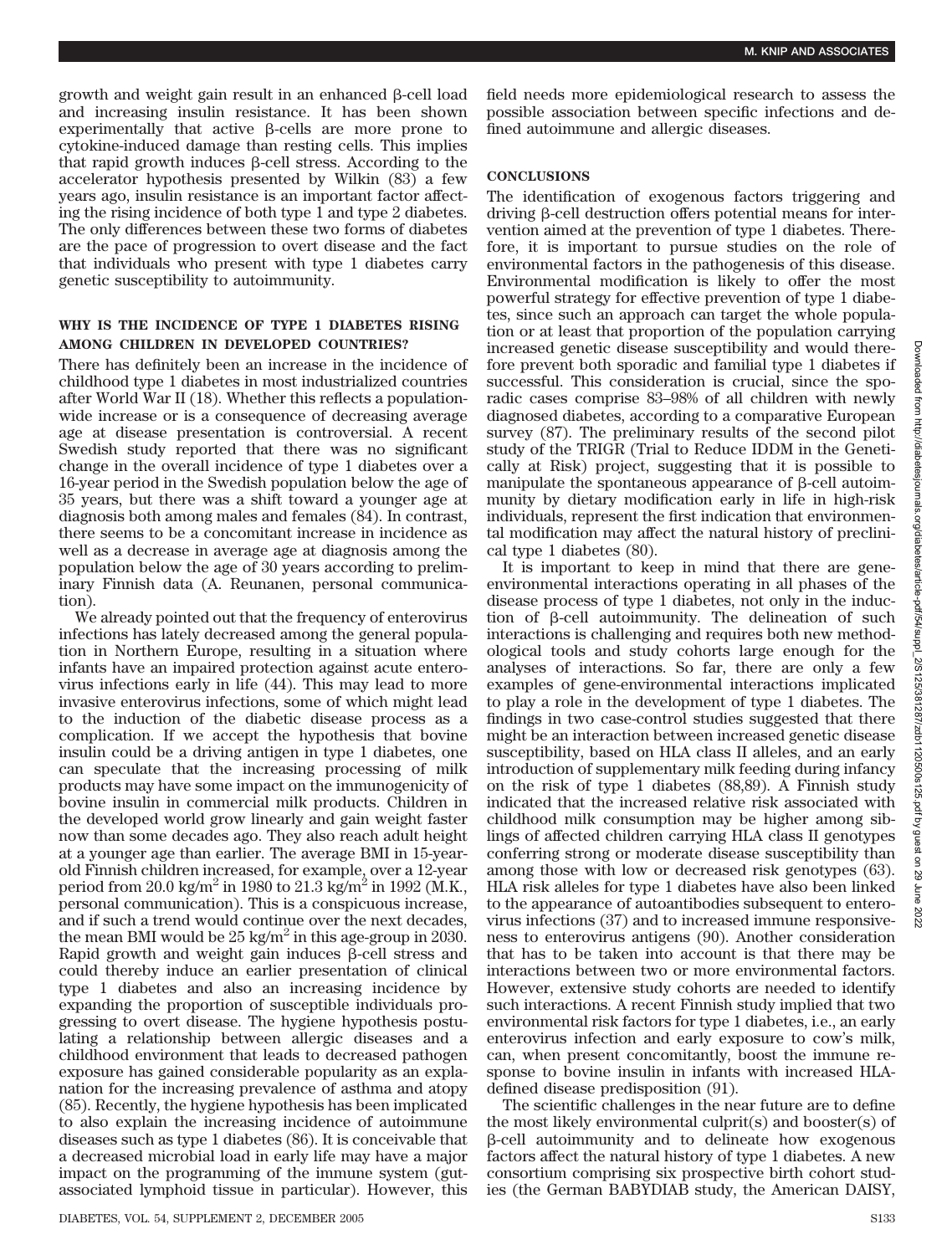and the Finnish DIPP study among others) and observing at-risk individuals from birth through signs of  $\beta$ -cell autoimmunity to clinical disease provides an optimal setting for successful explorative work. This TEDDY (The Environmental Determinants in Diabetes of the Young) consortium has been funded by the National Institute of Diabetes, Digestive and Kidney Diseases for a 5-year period (2003– 2007) and has started to recruit participating families in fall 2004. We also have to keep our eyes and minds open for potential protective environmental factors, since family studies have shown that all high-risk individuals do not progress to clinical diabetes within a foreseeable period of time (92,93).

## **ACKNOWLEDGMENTS**

This research was supported by the Juvenile Diabetes Research Foundation International, Type 1 Diabetes Targeted Program, co-funded by the Research Council for Health, Academy of Finland, the Juvenile Diabetes Foundation International and the Sigrid Jusélius Foundation, the Foundation for Diabetes Research in Finland, Finska Läkaresällskapet, the Päivikki and Sakari Sohlberg Foundation, and the Novo Nordisk Foundation.

### **REFERENCES**

- 1. Dahlquist G: Environmental risk factors in human type 1 diabetes: an epidemiological perspective. *Diabetes Metab Rev* 11:37–46, 1995
- 2. Åkerblom HK, Knip M: Putative environmental factors in type 1 diabetes. *Diabetes Metab Rev* 14:31–67, 1998
- 3. Åkerblom HK, Vaarala O, Hyöty H, Ilonen J, Knip M: Environmental factors in the etiology of type 1 diabetes. *Am J Med Genet* 115:18–29, 2002
- 4. Ilonen J, Sjöroos M, Knip M, Veijola R, Simell O, Åkerblom HK, Paschou P, Bozas E, Havarini B, Malamitsi-Puchner A, Thymelli J, Vazeou A, Bartsocas CS: Estimation of genetic risk for type 1 diabetes. *Am J Med Genet* 115:30–36, 2002
- 5. Knip M: Natural course of preclinical type 1 diabetes. *Horm Res* 57 (Suppl. 1):6–11, 2002
- 6. Knip M: Can we predict type 1 diabetes in the general population? *Diabetes Care* 25:623–625, 2002
- 7. Bingley PJ, Bonifacio E, Williams AJK, Genovese S, Bottazzo GF, Gale EAM: Prediction of IDDM in the general populations: strategies based on combinations of autoantibody markers. *Diabetes* 46:1701–1710, 1995
- 8. LaGasse JM, Brantley MS, Leech NJ, Rowe RE, Monks S, Palmer JP, Nepom GT, McCulloch DK, Hagopian WA: Successful prospective prediction of type 1 diabetes in schoolchildren by multiple defined autoantibodies: eight year follow-up of the Washington State Diabetes Prediction Study. *Diabetes Care* 25:505–511, 2002
- 9. Ziegler A-G, Hummel M, Schenker M, Bonifacio E: Autoantibody appearance and risk for development of childhood diabetes in offspring of parents with type 1 diabetes: the 2-year analysis of the German BABYDIAB Study. *Diabetes* 48:460–468, 1999
- 10. Kimpimäki T, Kupila A, Hämäläinen A-M, Kukko M, Kulmala P, Savola K, Simell T, Muona P, Ilonen J, Simell O, Knip M: The first signs of  $\beta$ -cell autoimmunity appear in infancy in genetically susceptible children from the general population: the Finnish Type 1 Diabetes Prediction and Prevention Study. *J Clin Endocrinol Metab* 86:4782–4788, 2001
- 11. Kukko M, Kimpima¨ki T, Korhonen S, Kupila A, Simell S, Veijola R, Simell T, Ilonen J, Simell O, Knip M: Dynamics of diabetes-associated autoantibodies in young children with HLA-conferred risk of type 1 diabetes recruited from the general population. *J Clin Endocrinol Metab* 90:2712– 2717, 2005
- 12. Kupila A, Muona P, Ronkainen M, Simell T, Erkkila¨ S, Arvilommi P, Korhonen S, Kimpimäki T, Sjöroos M, Ilonen J, Knip M, Simell O: Genetic risk determines the emergence of diabetes-associated autoantibodies in young children. *Diabetes* 51:646–651, 2002
- 13. Mrena S, Savola K, Kulmala P, Åkerblom HK, Knip M, the Childhood Diabetes in Finland Study Group: Natural course of preclinical type 1 diabetes in siblings of affected children. *Acta Paediatr* 92:1403–1410, 2003
- 14. Kimpimäki T, Kulmala P, Savola K, Vähäsalo P, Reijonen H, Ilonen J, Åkerblom HK, Knip M, the Childhod Diabetes in Finland Study Group: Disease-associated autoantibodies as surrogate markers of type 1 diabetes

in young children at increased genetic risk. *J Clin Endocrinol Metab* 85:1126–1130, 2000

- 15. Barnett AH, Eff C, Leslie RDG, Pyke DA: Diabetes in identical twins: a study of 200 pairs. *Diabetologia* 20:87–93, 1981
- 16. Kaprio J, Tuomilehto J, Koskenvuo M, Romanov K, Reunanen A, Eriksson J, Stengård J, Kesäniemi YA: Concordance for type 1 (insulin-dependent) and type 2 (non-insulin-dependent) diabetes mellitus in a population-based cohort of twins in Finland. *Diabetologia* 35:1060–1067, 1992
- 17. EURODIAB ACE Study Group: Variation and trends in incidence of childhood diabetes in Europe. *Lancet* 355:873–876, 2000
- 18. Gale EA: The rise of childhood type 1 diabetes in the 20th century. *Diabetes* 51:3353–3361, 2002
- 19. Hermann R, Knip M, Veijola R, Simell O, Laine AP, Åkerblom HK, Groop PH, Forsblom C, Petterson-Fernholm K, Ilonen J, the FINDIANE Study Group: Temporal changes in the frequencies of HLA genotypes in patients with type 1 diabetes: indication of an increased environmental pressure? *Diabetologia* 46:420–425, 2003
- 20. Gillespie KM, Bain SC, Barnett AH, Bingley PJ, Christie MR, Gill GV, Gale EA: The rising incidence of childhood type 1 diabetes and reduced contribution of high-risk HLA haplotypes. *Lancet* 364:1645–1647, 2004
- 21. Leslie RD, Delli Castelli M: Age-dependent influences on the origins of autoimmune diabetes: evidence and implications. *Diabetes* 53:3033–3040, 2004
- 22. Alaedini A, Green PH: Narrative review: celiac disease: understanding a complex autoimmune disorder. *Ann Intern Med* 142:289–298, 2005
- 23. Mäki M, Mustalahti K, Kokkonen J, Kulmala P, Haapalahti M, Karttunen T, Ilonen J, Laurila K, Dahlbom I, Hansson T, Gut H, Höpfl P, Knip M: Prevalence of celiac disease in children in Finland. *N Engl J Med* 348:2517–2524, 2003
- 24. Kagnoff MF, Paterson YJ, Kumar PJ, Kasarda DD, Carbone FR, Unsworth DJ, Austin RK: Evidence for the role of human intestinal adenovirus in the pathogenesis of celiac disease. *Gut* 28:995–1001, 1987
- 25. Lähdeaho ML, Parkkonen P, Reunala T, Mäki M, Lehtinen M: Antibodies to the E1bprotein-derived peptides of enteric adenovirus type 40 are associated with celiac disease and dermatitis herpetiformis. *Clin Immunol Immunopathol* 69:300–305, 1993
- 26. Kupila A, Muona P, Simell T, Arvilommi P, Savolainen H, Hämäläinen AM, Korhonen S, Kimpimäki T, Sjöroos M, Ilonen J, Knip M, Simell O: Feasibility of genetic and immunological prediction of type 1 diabetes in a population-based birth cohort. *Diabetologia* 44:290–297, 2001
- 27. Laron Z: Lessons from recent epidemiological studies in type 1 childhood diabetes. *J Pediatr Endocrinol Metab* 12 (Suppl. 3):733–736, 1999
- 28. Kukko M, Toivonen A, Kupila A, Korhonen S, Keskinen P, Veijola R, Virtanen SM, Ilonen J, Simell O, Knip M: Familial clustering of beta-cell autoimmunity in initially non-diabetic children. *Diabetes Metab Res Rev* 2005 [Epub ahead of print]
- 29. Karvonen M, Viik-Kajander M, Moltchanova E, Libman I, LaPorte R, Tuomilehto J, for the Diabetes Mondiale (DiaMond) Project Group: Incidence of childhood type 1 diabetes worldwide. *Diabetes Care* 23:1516– 1526, 2000
- 30. EURODIAB Substudy 2 Study Group: Vitamin D supplement in early childhood and risk of type I (insulin-dependent) diabetes mellitus. *Diabetologia* 42:51–54, 1999
- 31. Hyppönen E, Läärä E, Järvelin MR, Virtanen SM: Intake of vitamin D and risk of type 1 diabetes: a birth cohort study. *Lancet* 358:1500–1504, 2001
- 32. Kondrashova A, Reunanen A, Romanov A, Karvonen A, Viskari H, Vesikari T, Ilonen J, Knip M, Hyöty H: A sixfold gradient in the incidence of type 1 diabetes at the eastern border of Finland: evidence for the role of environmental factors in the disease pathogenesis. *Ann Med* 37:67–72, 2005
- 33. Käär ML, Åkerblom HK, Huttunen NP, Knip M, Säkkinen K: Metabolic control of children and adolescents with insulin-dependent diabetes mellitus. *Acta Paediatr Scand* 73:102–108, 1984
- 34. Hinde FR, Standen PJ, Mann NP, Johnston DI: Seasonal variation of haemoglobin A1 in children with insulin-dependent diabetes mellitus. *Eur J Pediatr* 148:146–147, 1989
- 35. Nordfeldt S, Ludvigsson J: Seasonal variation of HbA1c in intensive treatment of children with type 1 diabetes. *J Pediatr Endocrinol Metab* 13:529–535, 2000
- 36. Hyöty H, Hiltunen M, Knip M, Laakkonen M, Vähäsalo P, Karjalainen J, Koskela P, Roivainen M, Leinikki P, Hovi T, Åkerblom HK, the Childhood Diabetes in Finland Study Group: A prospective study of the role of Coxsackie B and other enterovirus infections in the pathogenesis of IDDM. *Diabetes* 44:652–657, 1995
- 37. Hiltunen M, Hyöty H, Knip M, Ilonen J, Reijonen H, Vähäsalo P, Roivainen M, Leinikki P, Hovi T, Åkerblom HK, the Childhood Diabetes in Finland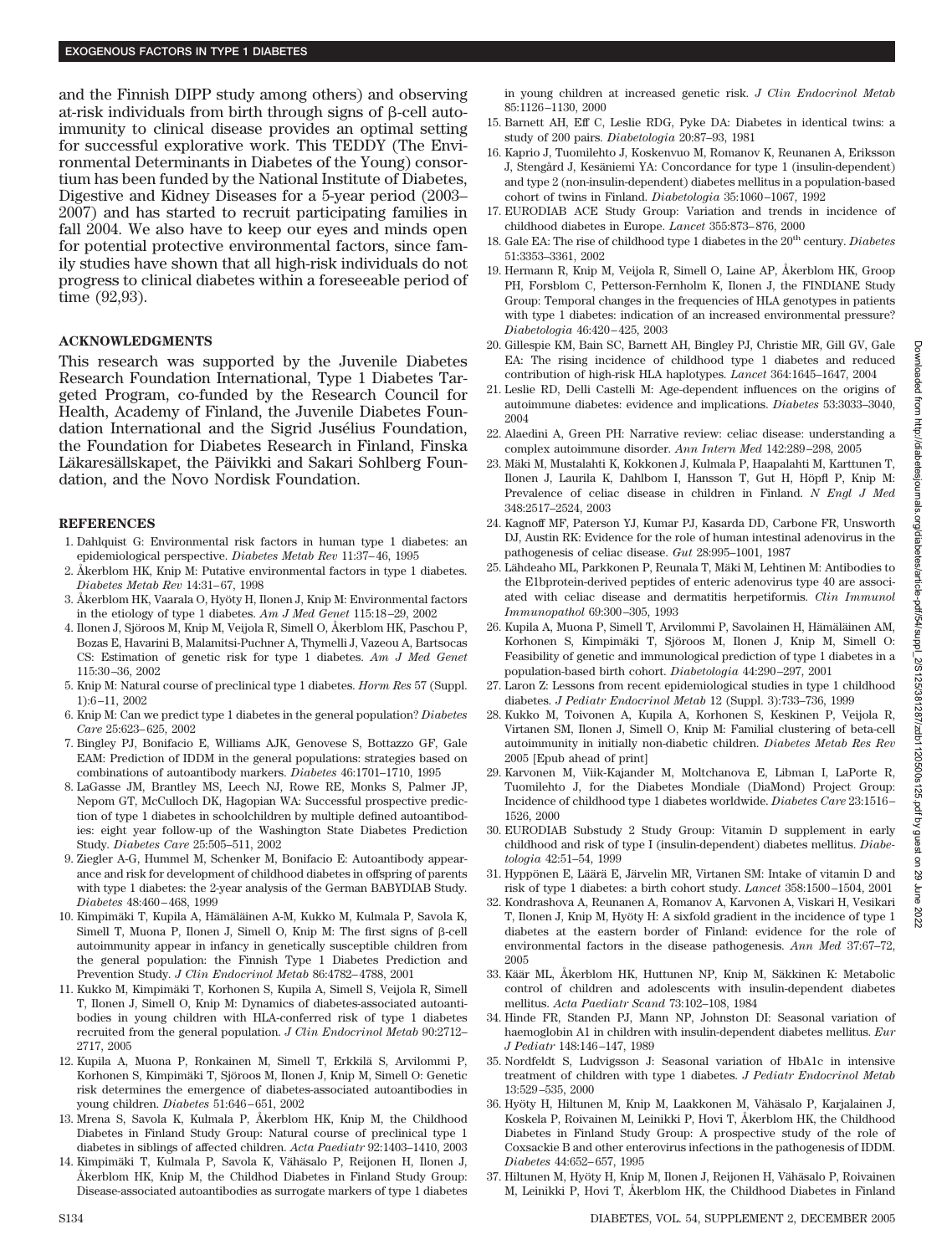Study Group: ICA seroconversion in children is temporally associated with enterovirus infections. *J Infect Dis* 175:554–560, 1997

- 38. Lönnrot M, Salminen K, Knip M: Savola K, Kulmala P, Leinikki P, Hyypiä T, Åkerblom HK, Hyöty H, the Childhood Diabetes in Finland Study Group: Enterovirus RNA in serum is a risk factor for beta-cell autoimmunity and clinical type 1 diabetes: a prospective study. *J Med Virol* 61:214–220, 2000
- 39. Lönnrot M, Korpela K, Knip M, Ilonen J, Simell O, Korhonen S, Savola K, Muona P, Simell T, Koskela P, Hyöty H: Enterovirus infection as a risk factor for  $\beta$ -cell autoimmunity in a prospectively observed birth cohort: The Finnish Diabetes Prediction and Prevention (DIPP) Study. *Diabetes* 49:1314–1318, 2000
- 40. Salminen K, Sadeharju K, Lönnrot M, Vähäsalo P, Ilonen J, Simell O, Knip M, Hyöty H: Enterovirus infections are associated with the induction of beta-cell autoimmunity in a prospective birth cohort study. *J Med Virol* 69:91–98, 2003
- 41. Fuchtenbusch M, Irnstetter A, Jager G, Ziegler AG: No evidence for an association of coxsackie virus infections during pregnancy and early childhood with development of islet autoantibodies in offspring of mothers or fathers with type 1 diabetes. *J Autoimmun* 17:333–340, 2001
- 42. Graves PM, Rotbart HA, Nix WA, Pallanch MA, Erlich HA, Norris JM, Hoffman M, Eisenbarth GS, Rewers M: Prospective study of enteroviral infections and development of beta-cell autoimmunity: Diabetes Autoimmunity Study in the Young (DAISY). *Diabetes Res Clin Pract* 59:51–61, 2003
- 43. Dahlquist G: Environmental factors and type 1 diabetes. *Diabetes Care* 24:180–182, 2001
- 44. Viskari H, Ludvigsson J, Uibo R, Salur L, Marciulionyte D, Skrodediene E, Hermann R, Soltesz G, Fuechtenbusch M, Ziegler AG, Kondrashova A, Romanov A, Kaplan B, Laron Z, Koskela P, Vesikari T, Knip M, Hyöty H: Relationship between the incidence of type 1 diabetes and maternal enterovirus antibodies: time trends and geographical variation. *Diabetologia* 48:1280–1287, 2005
- 45. Hyöty H: Environmental causes of type 1 diabetes: viral causes. *Endocrinol Metab Clin North Am* 33:27–44, 2004
- 46. Viskari HR, Koskela P, Lönnrot M, Luonuansuu S, Reunanen A, Baer N, Hyöty H: Can enterovirus infections explain the increasing incidence of type 1 diabetes? *Diabetes Care* 23:414–416, 2000
- 47. Fohlman J, Friman G: Is juvenile diabetes a viral disease? *Ann Med* 25:569–574, 1993
- 48. Szopa TM, Ward T, Dronfield DM, Portwood ND, Taylor KW: Coxsackie B4 viruses with the potential to damage beta cells of the islets are present in clinical isolates. *Diabetologia* 33:325–328, 1990
- 49. Roivainen M, Rasilainen S, Ylipaasto P, Nissinen R, Ustinov J, Bouwens L, Eizirik DL, Hovi T, Otonkoski T: Mechanisms of coxsackievirus-induced damage to human pancreatic beta-cells. *J Clin Endocrinol Metab* 85:432– 440, 2000
- 50. Roivainen M, Ylipaasto P, Savolainen C, Galama J, Hovi T, Otonkoski T: Functional impairment and killing of human beta cells by enteroviruses: the capacity is shared by a wide range of serotypes, but the extent is a characteristic of individual virus strains. *Diabetologia* 45:693–702, 2002
- 51. Dotta F, Santangelo C, Marselli L, Dionisi S, Scipioni A, Masini M, van Halteren A, Del Prato S, Di Mario U, Roep BO, Marchetti P: Demonstration of enterovirus infection in islets of two patients with type 1 diabetes. *Diabetes Metab Res Rev* 18 (Suppl. 2):S16, 2002
- 52. Gianini R, Dotta F, Di Mario U, Scipioni A, Grasetti D, Liggins C, Yu L, Eisenbarth GS: Screening of organ donors for anti-islet antibodies and characterization of pancreatic histology in an antibody-positive subject. Abstract book, Immunology of Diabetes Society Meeting, Cambridge, U.K., 28–31 March 2004, p. 40
- 53. Ylipaasto P, Klingel K, Lindberg AM, Otonkoski T, Kandolf R, Hovi T, Roivainen M: Enterovirus infection in human pancreatic islet cells, islet tropism in vivo and receptor involvement in cultured islet beta cells. *Diabetologia* 47:225–239, 2004
- 54. Honeyman MC, Stone NL, Harrison LC: T-cell epitopes in type 1 diabetes autoantigen tyrosine phosphatase IA-2: potential for mimicry with rotavirus and other environmental agents. *Mol Med* 4:231–239, 1998
- 55. Honeyman MC, Coulson BS, Stone NL, Gellert SA, Goldwater PN, Steele CE, Couper JJ, Tait BD, Colman PG, Harrison LC: Association between rotavirus infection and pancreatic islet autoimmunity in children at risk of developing type 1 diabetes. *Diabetes* 49:1319–1324, 1999
- 56. Blomquist M, Juhela S, Erkkila¨ S, Korhonen S, Simell T, Kupila A, Vaarala O, Simell O, Knip M, Ilonen J: Rotavirus infections and development of diabetes-associated autoantibodies during the first 2 years of life. *Clin Exp Immunol* 128:511–515, 2002
- 57. Streng J: Over de beoordeling van de voedingstoestand in de praktijk. On the judgment of the state of nutrition in practice (in Dutch, summary in English). *Maandschrift v Kindergen* 14:67–78, 1946
- 58. Kim CY, Quarsten H, Bergseng E, Khosla C, Sollid LM: Structural basis for HLA-DQ2-mediated presentation of gluten epitopes in celiac disease. *Proc Natl Acad SciUSA* 101:4175–4179, 2004
- 59. Sabbah E, Savola K, Ebeling T, Kulmala P, Vähäsalo P, Salmela P, Knip M: Genetic, autoimmune, and clinical characteristics of childhood- and adultonset type 1 diabetes mellitus. *Diabetes Care* 23:1326–1332, 2000
- 60. Vaarala O, Knip M, Paronen J, Hämäläinen A-M, Muona P, Väätäinen M, Ilonen J, Simell O, Åkerblom HK: Cow milk formula feeding induces primary immunization to insulin in infants at genetic risk for type 1 diabetes. *Diabetes* 48:1389–1394, 1999
- 61. Verge CF, Howard NJ, Irwig L, Simpson JM, Mackerras D, Silink M: Environmental factors in childhood IDDM: a population-based casecontrol study. *Diabetes Care* 17:1381–1389, 1994
- 62. Virtanen SM, Hyppönen E, Läärä E, Vähäsalo P, Kulmala P, Savola K, Räsänen L, Knip M, Åkerblom HK, the Childhood Diabetes in Finland Study Group: Cow's milk consumption, disease associated autoantibodies and type 1 diabetes mellitus: a follow-up study in siblings of diabetic children. *Diabet Med* 15:730–738, 1998
- 63. Virtanen SM, Läärä E, Hyppönen E, Reijonen H, Räsänen L, Aro A, Knip M, Ilonen J, Åkerblom HK, the Childhood Diabetes in Finland Study Group: Cow's milk consumption, HLA-DQB1 genotype, and type 1 diabetes: a nested case-control study of siblings of children with diabetes. *Diabetes* 49:912–917, 2000
- 64. Dahlquist GG, Blom L, Persson L-Å, Sandström AIM, Wall SGI: Dietary factors and the risk of developing insulin dependent diabetes in childhood. *Br Med J* 300:1302–1306, 1990
- 65. Savilahti E, Åkerblom HK, Tainio V-M, Koskimies S: Children with newly diagnosed insulin dependent diabetes mellitus have increased levels of cow's milk antibodies. *Diabetes Res* 7:137–140, 1988
- 66. Dahlquist G, Savilahti E, Landin-Olsson M: An increased level of antibodies to beta-lactoglobulin is a risk determinant for early-onset type 1 (insulindependent) diabetes mellitus independent of islet cell antibodies and early introduction of cow's milk. *Diabetologia* 35:980–984, 1992
- 67. Saukkonen T, Savilahti E, Vaarala O, Virtala ET, Tuomilehto J, Åkerblom HK, the Childhood Diabetes in Finland Study Group: Children with newly diagnosed IDDM have increased levels of antibodies to bovine serum albumin but not to ovalbumin. *Diabetes Care* 17:970–976, 1994
- 68. Hummel M, Bonifacio E, Naserke HE, Ziegler AG: Elimination of dietary gluten does not reduce titers of type 1 diabetes-associated autoantibodies in high-risk subjects. *Diabetes Care* 25:1111–1116, 2002
- 69. Pastore MR, Bazzigaluppi E, Belloni C, Arcovio C, Bonifacio E, Bosi E: Six months of gluten-free diet do not influence autoantibody titers, but improve insulin secretion in subjects at high risk for type 1 diabetes. *J Clin Endocrinol Metab* 88:162–165, 2003
- 70. Mrena S, Savola K, Kulmala P, Reijonen H, Ilonen J, Åkerblom HK, Knip M, the Childhood Diabetes in Finland Study Group: Genetic modification of risk assessment based on staging of preclinical type 1 diabetes in siblings of affected children. *J Clin Endocrinol Metab* 88:2682–2689, 2003
- 71. Harrison LC, Honeyman MC: Cow's milk and type 1 diabetes: the real debate is about mucosal immune function. *Diabetes* 48:1501–1507, 1999
- 72. Vaarala O: Gut and the induction of immune tolerance in type 1 diabetes. *Diabete Metab Res Rev* 15:353–361, 1999
- 73. Vaarala O: The gut immune system and type 1 diabetes *Ann N Y Acad Sci* 958:39–46, 2002
- 74. Westerholm-Ormio M, Vaarala O, Pihkala P, Ilonen J, Savilahti E: Immunological activity in the small intestinal mucosa of pediatric patients with type 1 diabetes *Diabetes* 52:2287–2295, 2003
- 75. Auricchio R, Paparo F, Maglio M, Franzese A, Lombardi F, Valerio G, Nardone G, Percopo S, Greco L, Troncone R: In vitro-deranged intestinal immune response to gliadin in type 1 diabetes. *Diabetes* 53:1680–1683, 2004
- 76. Virtanen SM, Knip M: Nutritional risk predictors of  $\beta$  cell autoimmunity and type 1 diabetes at a young age. *Am J Clin Nutr* 78:1053–1067, 2003
- 77. Gerstein HM: Cow's milk exposure and type 1 diabetes mellitus: a critical overview of the clinical literature. *Diabetes Care* 17:13–19, 1994
- 78. Norris JM, Barriga K, Klingensmith G, Hoffman M, Eisenbarth GS, Erlich HA, Rewers M: Timing of initial cereal exposure in infancy and risk of islet autoimmunity. *JAMA* 290:1713–1720, 2003
- 79. Ziegler A-G, Schmid S, Huber D, Hummel M, Bonifacio E: Early infant feeding and risk of developing type 1 diabetes-associated autoantibodies. *JAMA* 290:1721–1728, 2003
- 80. Åkerblom HK, Virtanen S, Ilonen J, Savilahti E, Vaarala O, Reunanen A, Teramo K, Hämäläinen A-M, Paronen J, Riikjärv M-A, Ormisson A, Ludvigsson J, Dosch H-M, Hakulinen T, Knip M, the National TRIGR Study Groups: Dietary manipulation of beta-cell autoimmunity in infants at increased risk for type I diabetes: a pilot study. *Diabetologia* 48:829–837, 2005